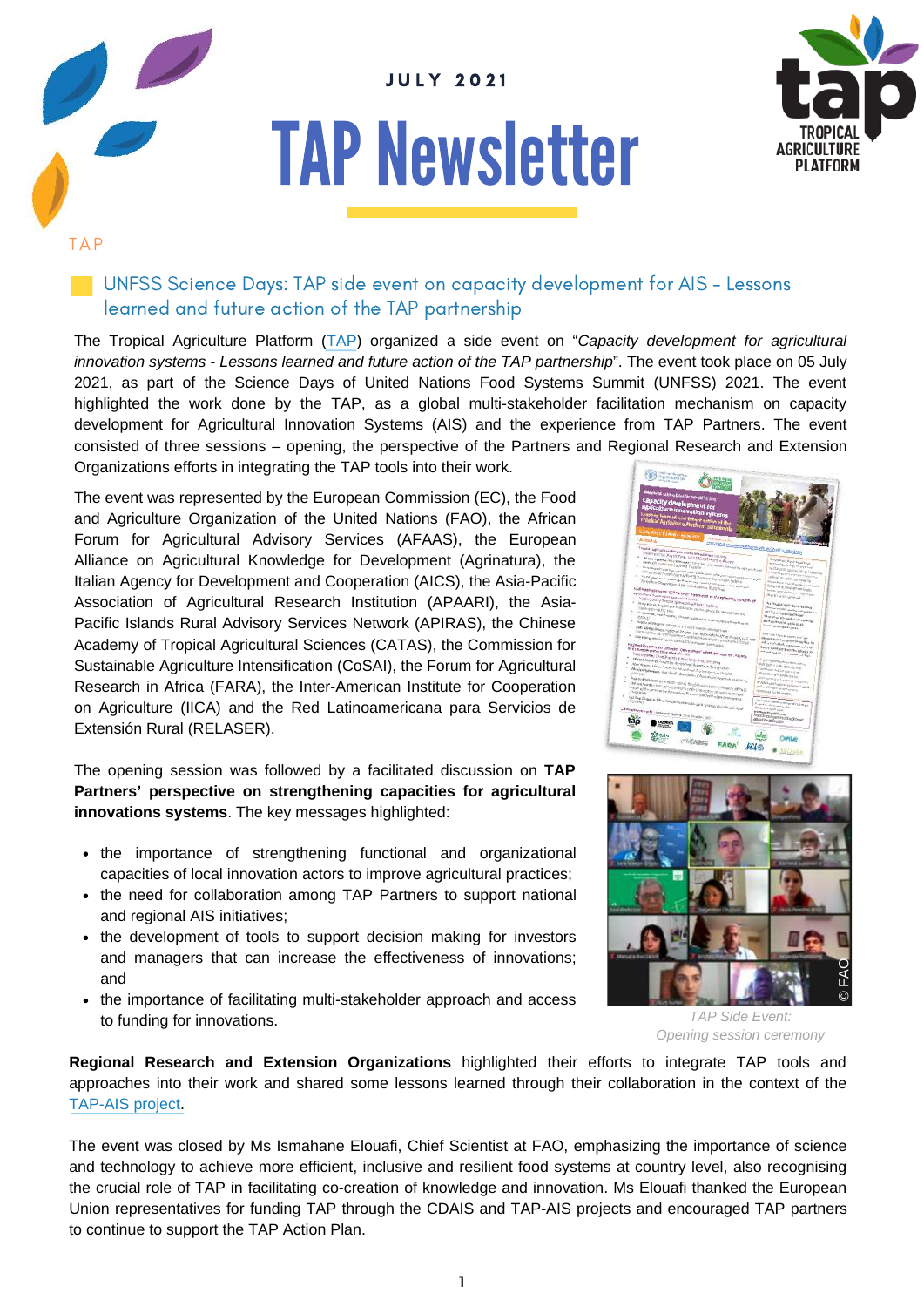TAP Newsletter / July 2021

# **[GCHE](https://www.gchera.com/)** FAO INNOVA in Colombia – virtual event to promote TAP

TAP was represented by Mr Selvaraju Ramasamy, Head of Research and Extension at FAO's Office of Innovation / TAP Secretariat, during the virtual event "*FAO Innova – a strategy for rural innovation management*", organized by the FAO Representation in Colombia on 30 June 2021. The event brought together FAO staff and consultants working in different programmes and projects related to agricultural innovation. The event aimed at establishing a common agenda that includes developing a shared understanding of innovation and its dimensions, as well as creating spaces for exchange, networking and collaboration. The event also served to promote the TAP Common [Framework](https://www.aesanetwork.org/wp-content/uploads/2021/04/Customization-of-NELK-Module-Facilitation-for-Development-in-Bangladesh-3.pdf) and tools among the part[icipants.](https://tapipedia.org/resources#tabs-0-contentmain1)

#### TAP Represented in G20 MACS

On 15 and 16 June 2021 the 10th G20 Meeting of Agricultural Chief Scientists (G20-MACS) took place. TAP was represented by Mr Selvaraju Ramasamy, Head of Research and Extension at FAO's Office of Innovation. The virtual meeting under the Italian Presidency focused on "*The role of science, technology and innovation in sustainable food systems to improve food security and safety*". The meeting was opened by Ms Graziella Romito, Chair of the G20 MACS, followed by the opening statements of Ms Stefania De Pascale, Vice President of the Council for Agricultural Research and Economics (CREA), Italy, and of G20 Troika – Saudi Arabia and Indonesia. Ms Ismahane Elouafi, FAO's Chief Scientist introduced the topic of the meeting with an overview and introductory presentation. The meeting focused on two thematic areas: *digital traceability*, and *new breeding techniques*.

The meeting also included a briefing on the United Nations Food Systems Summit (UNFSS) by Mr Joachim von Braun and on 26th UN Climate Change Conference of the Parties (COP26): Koronivia Joint Work on Agriculture (KJWA) by Mr Dirk Nemitz of the United Nations Framework Convention on Climate Change (UNFCCC).

2

A [MACS communiqué](https://www.macs-g20.org/fileadmin/macs/Annual_Meetings/2021_Italy/Documents/Communique.pdf) was also released from the meeting.

#### Revamped version of TAPipedia is now online

The TAP Secretariat is pleased to announce that a revamped version of [TAPipedia](https://www.tapipedia.org/) is now online!

This version features improved layout, navigation and functionalities, as well as optimised website's speed and visibility through the search engines (e.g. Google).

Furthermore, the newly designed homepage includes a Twitter feed allowing TAPipedia users to read the latest news in real-time from the TAP Twitter account  $@TAP$  G20.







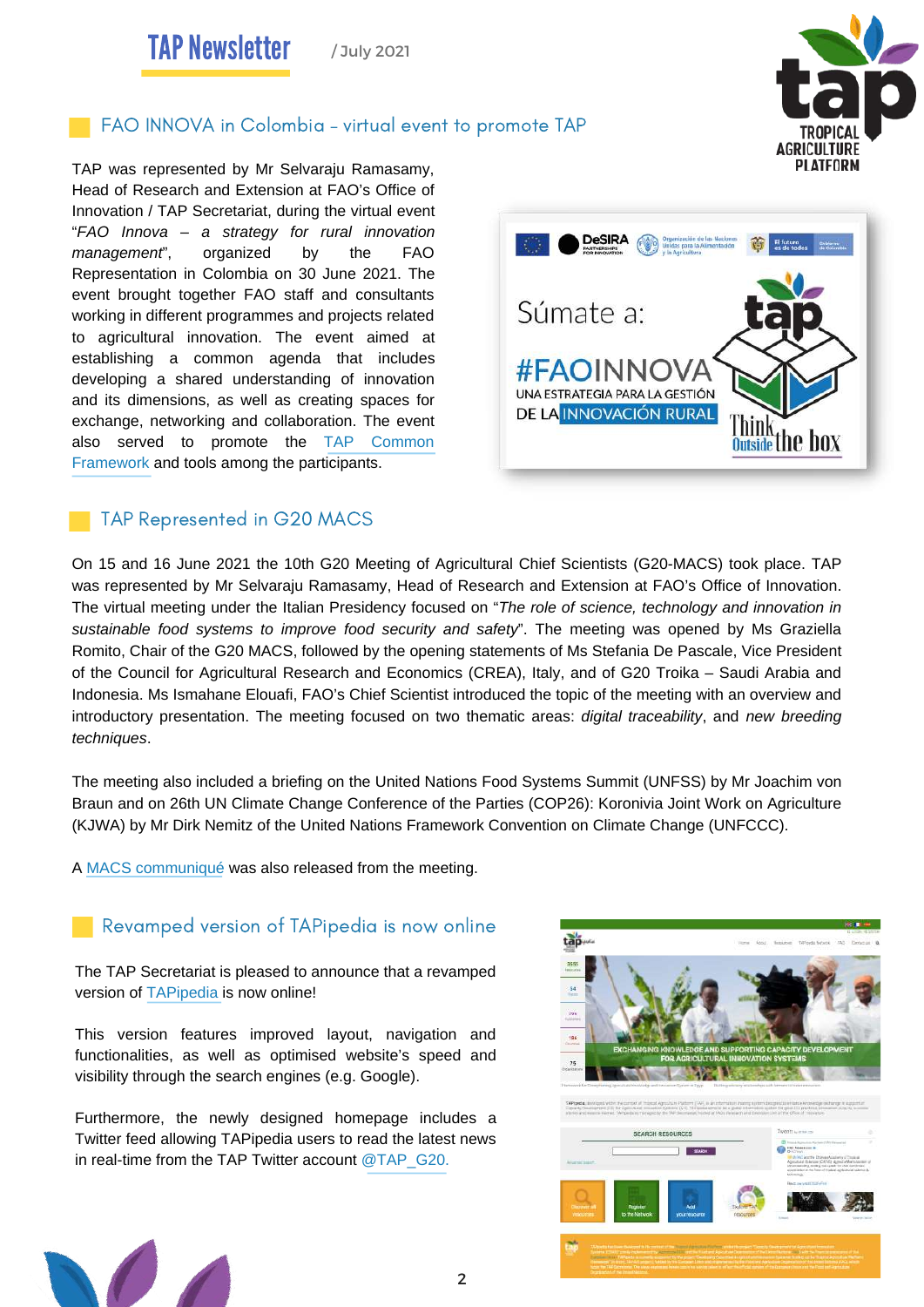# **[GCHE](https://www.gchera.com/)** New video about the Tropical Agriculture Platform on YouTube

A new video about the Tropical Agriculture Platform, illustrating its goals and work, is available on the [TAP YouTube channel](https://www.youtube.com/channel/UCrWocISg9V_HhKRah4O-ymg).

The video is available in **English**, [French](https://www.youtube.com/watch?v=wWxoeWL37Nc&t=27s) and [Spanish.](https://www.youtube.com/watch?v=uAqfx2fItTo&t=10s)



#### UPDATES FROM PARTNERS

#### AAR INENA

**Launching of the Near East and North African (NENA) Date Palm Research, Technology** and Innovation Platform

Due to the high potential and the increasing importance of date palm in the Near East and North Africa (NENA) region, the Association of Agricultural Research Institutions in the Near East and North Africa ([AARINENA\)](https://aarinena.org/) and the Research and Extension Unit at FAO's Office of Innovation are collaborating to "*Establish and operationalize* a research, technology and innovation platform for a date palm integrated production system in the NENA region".

This platform will focus on coordinating the efforts of the member countries at regional and international levels, acting as an interactive hub for multi-stakeholders including researchers, producers, funders, farmers associations, private industries, investors and government agencies to promote the date palm integrated production system in NENA region and to maintain high competitiveness in a dynamic global market. It will serve as a hub for information and knowledge management sharing that effectively links relevant stakeholders to consolidate the available research results, technologies and innovations related to date palm production value chain. The platform will also play a key role in capacity development/enhancement of the various stakeholders along the value chain at all levels (from individual to system level) using Information and Communications Technology (ICT) solutions and other means whenever the situation permits. Changes in the mindsets that will sustainably enhance the process of innovation and technology generation, transfer and adoption, is the ultimate outcome expected from this platform.

AARINENA will be facilitating the implementation of the platform activities in partnership with the FAO. These activities shall include identification of research priorities, available technologies, technical innovations, practices, research and innovation; and capacity development gaps related to the date palm value chain.



*Date Palm*

Based on this, a regional model for research, technology and innovation platform, including monitoring and evaluation system for date palm integrated production system, will be established and operationalized. This model will focus mainly on scaling-out research results, promising technologies and innovations to small-scale producers and other relevant stakeholders.

Invitations are extended to all relevant stakeholders, including national, regional and international partners for launching this important platform in the very near future.

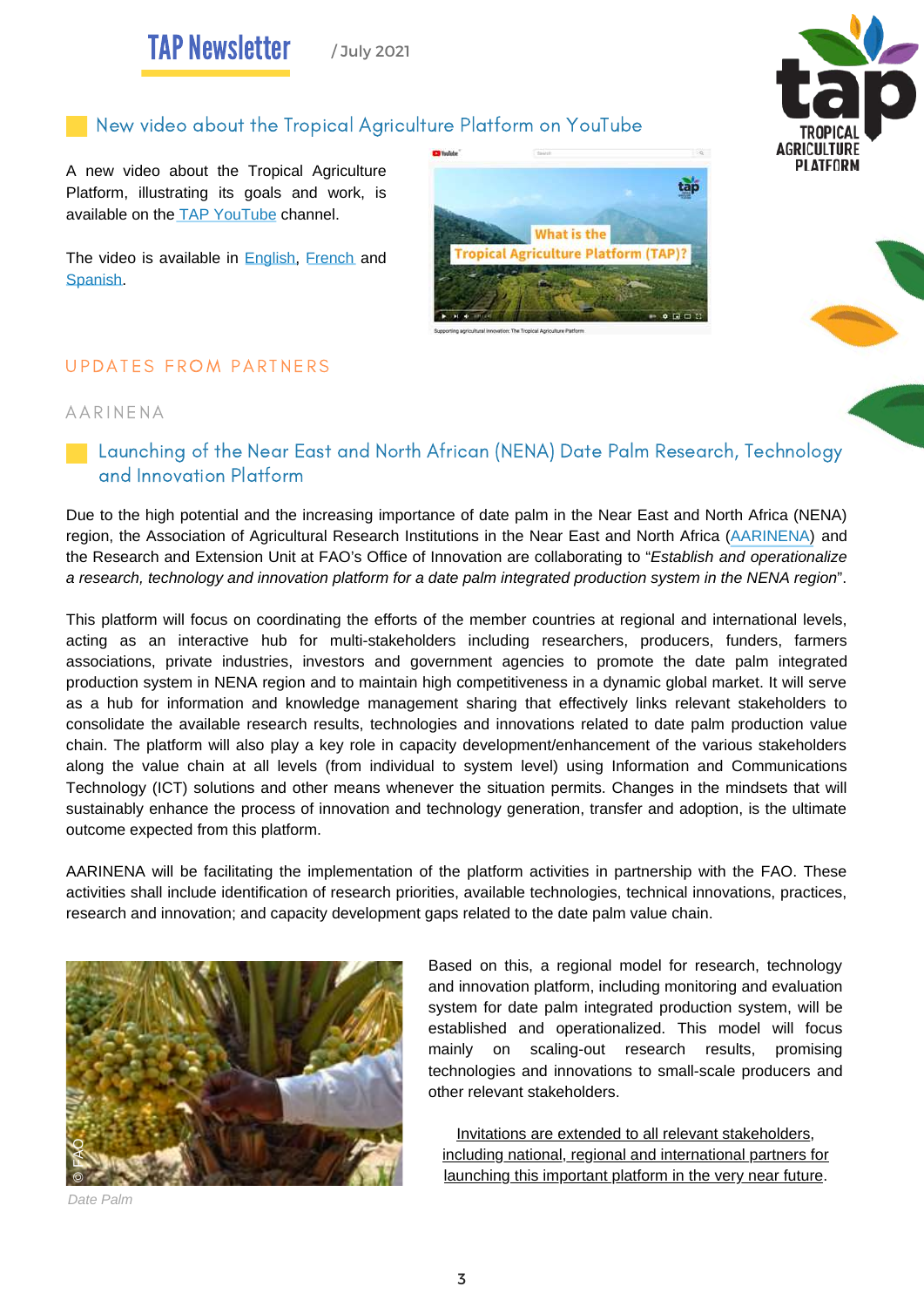#### AE SA



### Blog on transforming Extension and Advisory Services to promote agroecology

As the need for new approaches to sustainable agriculture increases, agroecological approaches have gained prominence in the scientific, agricultural and political discourse. Though the record of Extension and Advisory Services (EAS) in promoting sustainable agricultural practices has generally been poor so far, it could play a very important role in promoting agroecology. To do this, several changes within EAS are needed.

The following blog post discusses some of these changes: <https://wle.cgiar.org/cosai/news/transforming-extension-and-advisory-services-promote-agroecology>



## THE 13 PRINCIPLES OF AGROECOLOGY

*The 13 principles of agroecology*

#### **AGREENIUM**

#### Joint webinar-series on sustainable, resilient and inclusive food systems for healthy diets and improved livelihoods in Africa

The COVID-19 pandemic has illustrated vulnerabilities of our global food systems. In addition to putting heavy strains on already fragile and over-stretched health systems, as well as disrupting food supply chain systems, the COVID-19 pandemic is having a devastating impact particularly on the most vulnerable groups and community lives and livelihoods. Furthermore, the complexity and sustainability of the global food systems requires a holistic and integrated approach bringing together all actors, to secure all the resources, knowledge, technologies and capabilities across relevant sectors and to ensure food security and nutrition for all in a sustainable manner. In this context, rethinking and transforming our food systems is of paramount importance to accelerate progress towards Zero Hunger and deliver on the 2030 Agenda for Sustainable Development.

In view of the above scenario the Regional Centre of Excellence against Hunger [\(CERFAM\)](https://www.wfp.org/centre-of-excellence-against-hunger-malnutrition) and [Agreenium,](https://en.agreenium.fr/) the French training and research alliance for agriculture, food, the environment and global health, in collaboration with key partners, jointly organized a webinar on "*Promoting the transformation of food systems to accelerate African governments' efforts to eradicate hunger and malnutrition during COVID-19 and beyond*".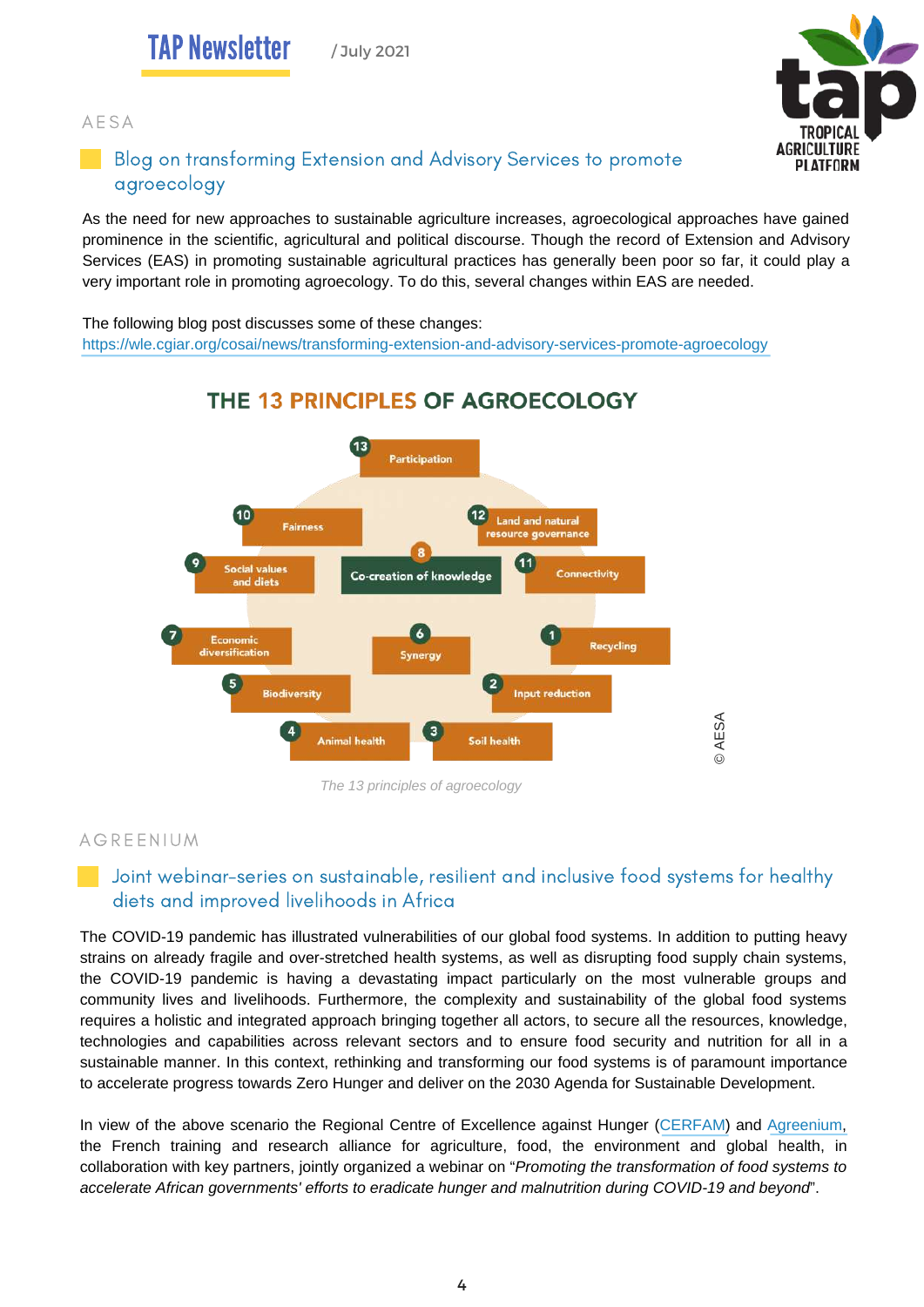



This interactive event is part of CERFAM-Agreenium 2021/2022 three-part webinar series (July, September and October 2021) under the overarching theme "*Multi-sectoral and multi-stakeholder approaches for healthy, adequate and diverse nutrition in Africa*".



Webinar 1 - 6 July 2021: *Promoting the transformation of food systems to accelerate African governments' efforts to eradicate hunger and malnutrition during COVID-19 and beyond*.

Webinar 2 - 7 September 2021: *Nutrition-sensitive food systems in a post-COVID world: African solutions, innovations, and perspectives*.

Webinar 3 - 5 October 2021: *Robust local food systems and rural resilience: what role for African smallholder farmers?*

The objective of the webinar series is to bring to the table the ongoing conversation on food systems and generate discussion on how to catalyse effective food systems transformation looking towards the Tokyo 2021 Nutrition for Growth Summit (N4G) and the 2021 United Nations Food Systems Summit.

#### C ATAS

#### **CATAS** - online Seminar on Cassava Production and Processing Technology for African **Countries**

From 28 June to 15 July 2021, the Chinese Academy of Tropical Agricultural Sciences [\(CATAS\)](http://www.catas.cn/en/) organized an online seminar on "*Cassava Production and Processing Technology for African Countries*". This seminar was sponsored by the Ministry of Commerce of the People's Republic of China, jointly supported by World Food Programm (WFP) Center of Excellence for Rural Transformation and the Regional Center of Excellence against Hunger and Malnutrition.

Dr Qu Sixi, the Representative of the WFP China, Mr Chen Runyun, Vice President of the International Business Officials Training Institute of the Ministry of Commerce, Dr Liu Guodao, Vice President of CATAS, Mr Edward Waweru Kimani, Deputy Ambassador of Kenya to China, Mr Patrick Teixeira, Acting Country Director of the Regional Center of Excellence, attended the opening ceremony and delivered speeches. The seminar was held on Zoom and was attended by 276 participants from 19 African countries, such as Egypt, Kenya and Nigeria, among others. The purpose of the seminar was to share the development status and important technologies of the cassava production and processing industry in China, to support African countries to improve their ability to cope with the development challenges of the tropical agricultural industry, to promote mutual communication and understanding and deepen extensive cooperation between China and African countries in agriculture.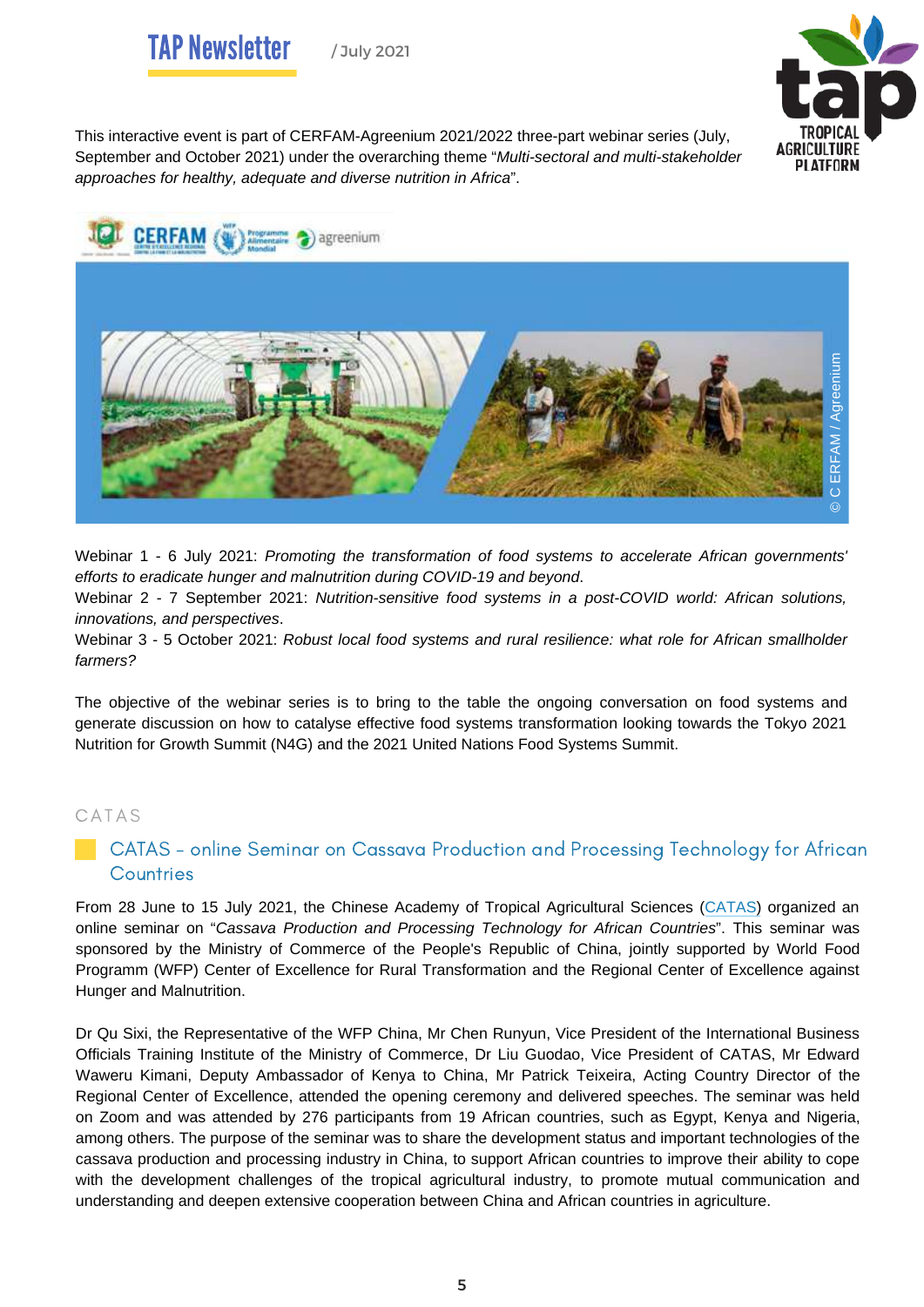#### **TAP Newsletter** / July 2021





*Opening ceremony*

#### COSAI

#### Lessons from innovation pathways studies

The Commission on Sustainable Agriculture Intensification ([CoSAI](https://wle.cgiar.org/cosai/)) has commissioned a three-country study [\(Innovation](https://wle.cgiar.org/cosai/pathways-for-innovation) Pathways Studies) that is systematically looking at "*Sustainable Agriculture Intensification (SAI) innovation success cases*" in three types of agriculture scales: small-scale, medium - to largescale, and urban and peri-urban. It examines which factors led to success and how the cases measure up in terms of meeting diverse SAI objectives (economic, environmental and social) and in managing the trade-offs between these. The country studies will be complemented by a global review of case studies and will use a common framework of analysis to draw out common lessons as well as context-specific findings. In conjunction with the Oversight Group and the three country-teams, CoSAI has been working through the inception phase to develop a common framework and has agreed hypotheses to be tested through the development of the case studies. CoSAI has now received the inception reports from the three teams and, the Oversight Group is in the process of providing feedback to the teams. The results of the study are expected in September 2021 and aim to extract lessons for practitioners and investors in innovation in SAI, based on concrete examples, to guide future investment.

#### EUROPEAN COMMISSION

#### Agro-ecology events at the Directorate General for International Partnerships (INTPA), European Commission

Two webinar events took place on Friday 02 July 2021 to promote agro-ecology and its perfect fit into the transformative agenda of the EU's [Green](https://ec.europa.eu/info/strategy/priorities-2019-2024/european-green-deal_en) Deal, [Farm](https://ec.europa.eu/food/horizontal-topics/farm-fork-strategy_en) to Fork and [Biodiversity](https://www.eea.europa.eu/policy-documents/eu-biodiversity-strategy-for-2030-1) Strategies. Agro-ecology is an important innovative approach which is increasingly mainstreamed in agri-food systems programmes under the European Union multiannual partnership project programming cycle with low and middle income countries (NDICI Global Europe, 2021-27).

The first webinar "*The role of agro-ecology in achieving the Green Deal's transformational objectives*" explained why an agro-ecological transformation of agri-food systems makes sense and how agro-ecology contributes significantly to mitigating and adapting to climate change, stemming biodiversity loss, as well as halting and reversing land and water degradation. The second webinar "*The effects of agro-ecology. Why metrics and measurements of agro-ecology*" outlined what were the appropriate metrics to apply, and what is currently being done in this area.

The President of Sri Lanka, His Excellency Gotabaya Rajapaksa, Mr Emile Frison from Intergovernmental Science-Policy Platform on Biodiversity and Ecosystem Services (IPBES-Food), Dr Fergus Sinclair from World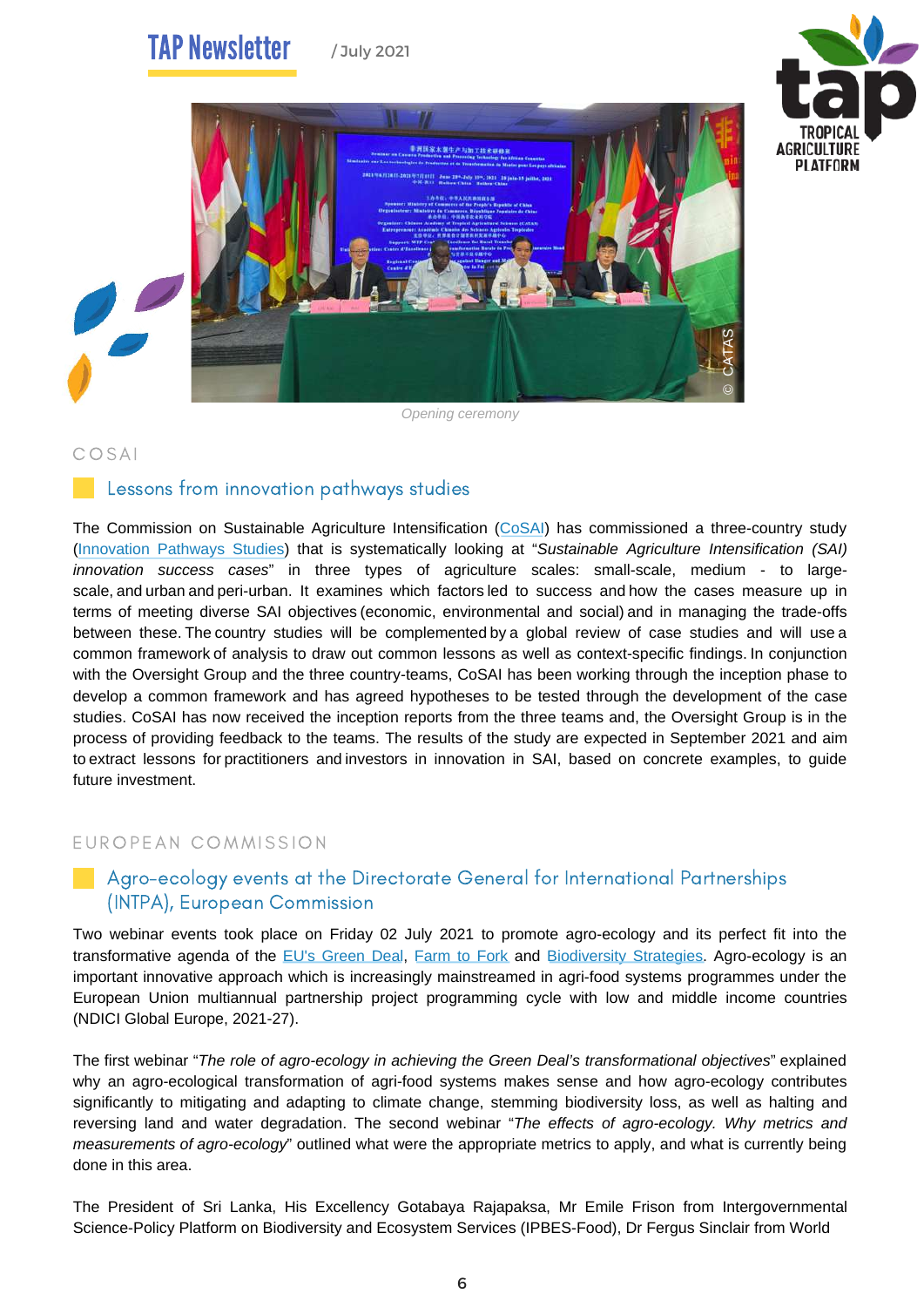

Agroforestry (ICRAF), the Alliance pour l'Agroécologie en Afrique de l'Ouest ( 3AO), the East Africa network of agro-ecological entrepreneurs, the UN Agency for Food and Agriculture (FAO), the GRET and the Transformative Platform for Agro-ecology (TPP) were lead speakers while many international stakeholders were present.



#### Announcing the DeSIRA-LIFT programme

The key role food systems play in achieving the Sustainable Development Goals (SDGs) is increasingly recognised. However, for this role to be achieved, our food systems across the globe need to become more sustainable, more equitable and climate-smart.

The DeSIRA [initiative](https://europa.eu/capacity4dev/desira) (Development Smart Innovation through Research in Agriculture) aims to contribute to the climate-relevant, productive and sustainable transformation of agriculture and food systems in low and middleincomes countries (LMICs). DeSIRA supports research and innovation projects in Africa, Asia and Latin America and it strengthens research capacities and research governance involving key actors at national, regional, continental and global levels.

The European Union (EU) funded three-year DeSIRA-LIFT programme (Leveraging the DeSIRA initiative for agri-food systems transformation) started in June 2021. This program is a close collaboration between Agrinatura (the European Alliance on Agricultural Knowledge for Development), the European Forum on Agricultural Research for Development (EFARD) and the European Commission's DG International Partnerships (INTPA).

DeSIRA-LIFT will support the DeSIRA initiative current and future activities to optimize its impact. It will manage and deliver pre-defined services and emerging on-demand services in support of the DeSIRA research and innovation projects, the Comprehensive Africa Agriculture Development Programme (CAADP) ex-pillar IV organizations, Directorate-General for International Partnerships (DG INTPA), the involved European Delegations and stakeholders at large.

The specific objectives are:

- · supporting country-based DeSIRA project implementers to enhance their impacts on climate-oriented innovation systems in line with sustainable food systems transitions;
- · supporting CAADP African ex-pillar IV organizations, the Global Forum on Agricultural Research and Innovation (GFAR) and the Tropical Agricultural Platform (TAP) in their roles; and
- · making knowledge work for INTPA policy and contribute to the policy dialogue on food systems.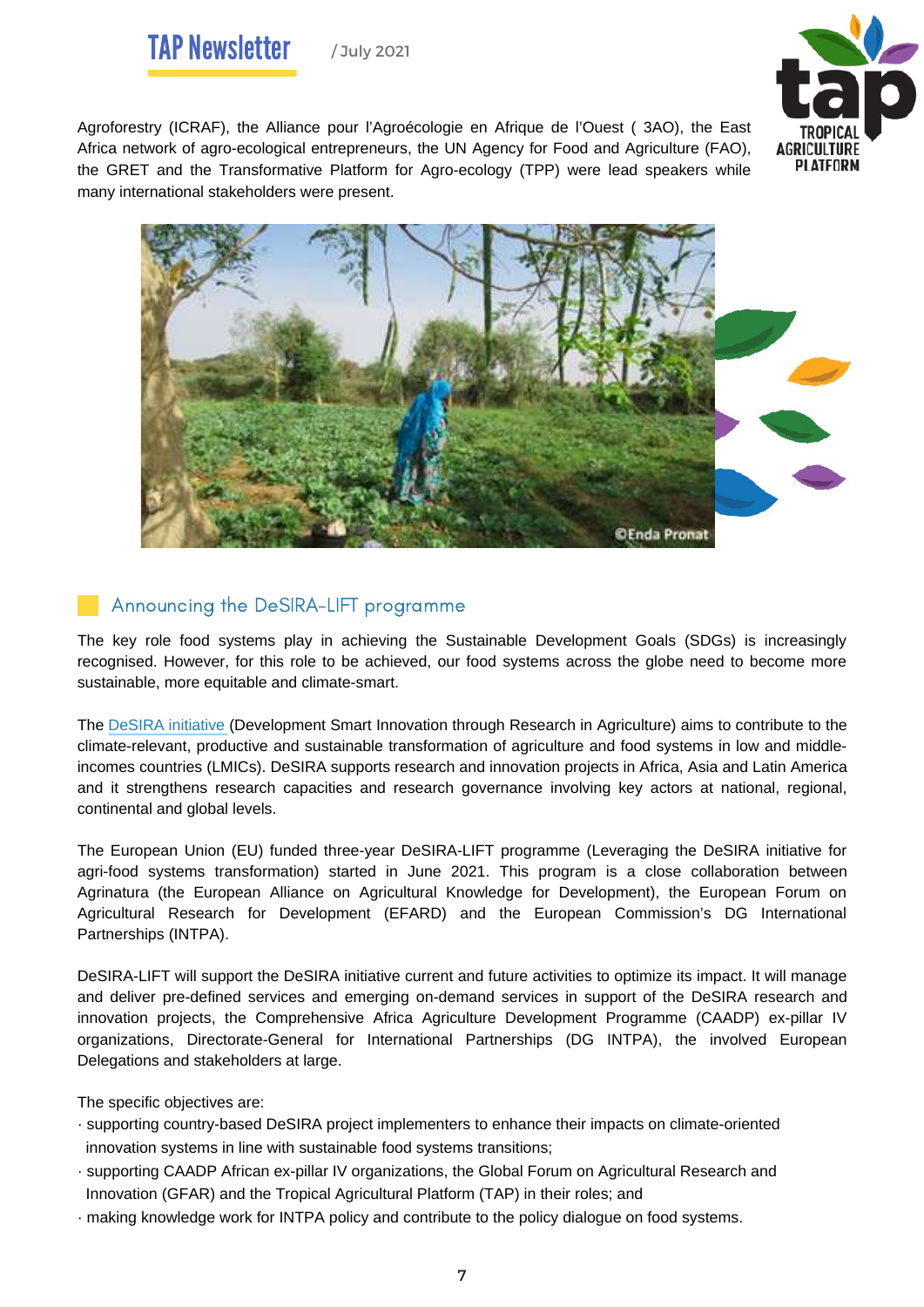**TAP Newsletter** 

/ July 2021



The DeSIRA LIFT team will soon launch in-depth exchanges with:

(i) the DeSIRA community: DeSIRA research and innovation projects; CAADP ex-pillar IV organizations: FARA, West and Central African Council for Agricultural Research and Development (CORAF), Association for Strengthening Agricultural Research in Eastern and Central Africa (ASARECA), Centre for Coordination of Agricultural Research and Development for Southern Africa (CCARDESA), AFAAS; GFAR, TAP, FAO, IFAD; and

(ii) DG INTPA and EU Delegations.

This will help fine-tune the DeSIRA LIFT planning and activities based on needs and demands of the DeSIRA community.

DeSIRA-LIFT is being implemented by AGRINATURA, including, specifically: Wageningen University & Research (WUR), Centre for International Cooperation Research and Development in Agriculture (CIRAD), Instituto Superior de Agronomia / University of Lisbon (ISA/Lisboa), Natural Resources Institute / University of Greenwich (NRI) and Swedish University of Agricultural Sciences (SLU), and the Comité de liaison Europe-Afrique-Caraïbes-Pacifique (COLEACP).

#### FAO

#### FAO at the 2021 High-level dialogue on the Partnership in Action on Science, Technology and Innovation for SDGs Roadmaps

On 09 July 2021, Mr Selvaraju Ramasamy, Head of Research and Extension, at FAO's Office of Innovation, participated in the side-event "*High-level dialogue on the Partnership in Action on Science, [Technology](https://sustainabledevelopment.un.org/index.php?page=view&type=20000&nr=7316&menu=2993) and Innovation for SDGs [Roadmaps](https://sustainabledevelopment.un.org/index.php?page=view&type=20000&nr=7316&menu=2993)*". The event centred on tools and solutions to strengthen countries' ownership of Science, Technology and Innovation (STI) for sustainable development. Discussions also touched on elevating the policy debate on STI for SDGs and mobilizing national efforts through effective partnerships. In this respect, Mr Ramasamy highlighted the multi-faceted contributions of STI as part of agri-food systems transformation, including bringing agriculture and food security perspectives into STI for SDG roadmap processes at the national level. This builds on the experiences and lessons from FAO's work on strengthening agricultural innovation systems through the Tropical Agriculture Platform [\(TAP\)](http://www.fao.org/in-action/tropical-agriculture-platform/en/) partnership, a multi-stakeholder mechanism to strengthen capacities of [Agricultural](http://www.fao.org/in-action/tropical-agriculture-platform/background/ais-a-new-take-on-innovation/en/) Innovation Systems.

"FAO strongly believes that STI is the key accelerator in supporting the Agenda 2030," he said, adding that FAO expertise can build on the Global Pilot [Programme](https://sustainabledevelopment.un.org/partnership/?p=33852) on STI for SDG Roadmaps, not least through efforts towards the transformation to more efficient, inclusive, resilient and sustainable agri-food systems, to achieve better production, nutrition, environment and life for all.

### FAO and CATAS partnered to boost cooperation in the field of tropical agriculture science

FAO and CATAS have recently signed a Memorandum of Understanding (MoU), setting out a path for their continued cooperation in the field of tropical agricultural science and technology. The MoU was signed virtually by Ms Ismahane Elouafi, FAO's Chief Scientist, and Dr Liu Guodao, Vice President of CATAS for International Cooperation. Through the MoU, FAO and CATAS will be able to initiate and enhance their cooperation to cover a broad range of activities, including capacity building, knowledge exchange, provision of resources and development of financing initiatives in the field of tropical agricultural science and technology. This MoU is expected to strengthen the collaboration between FAO and CATAS through various mechanisms, such as South-South cooperation, the Tropical Agriculture Platform (TAP) and the World Banana Forum (WBF).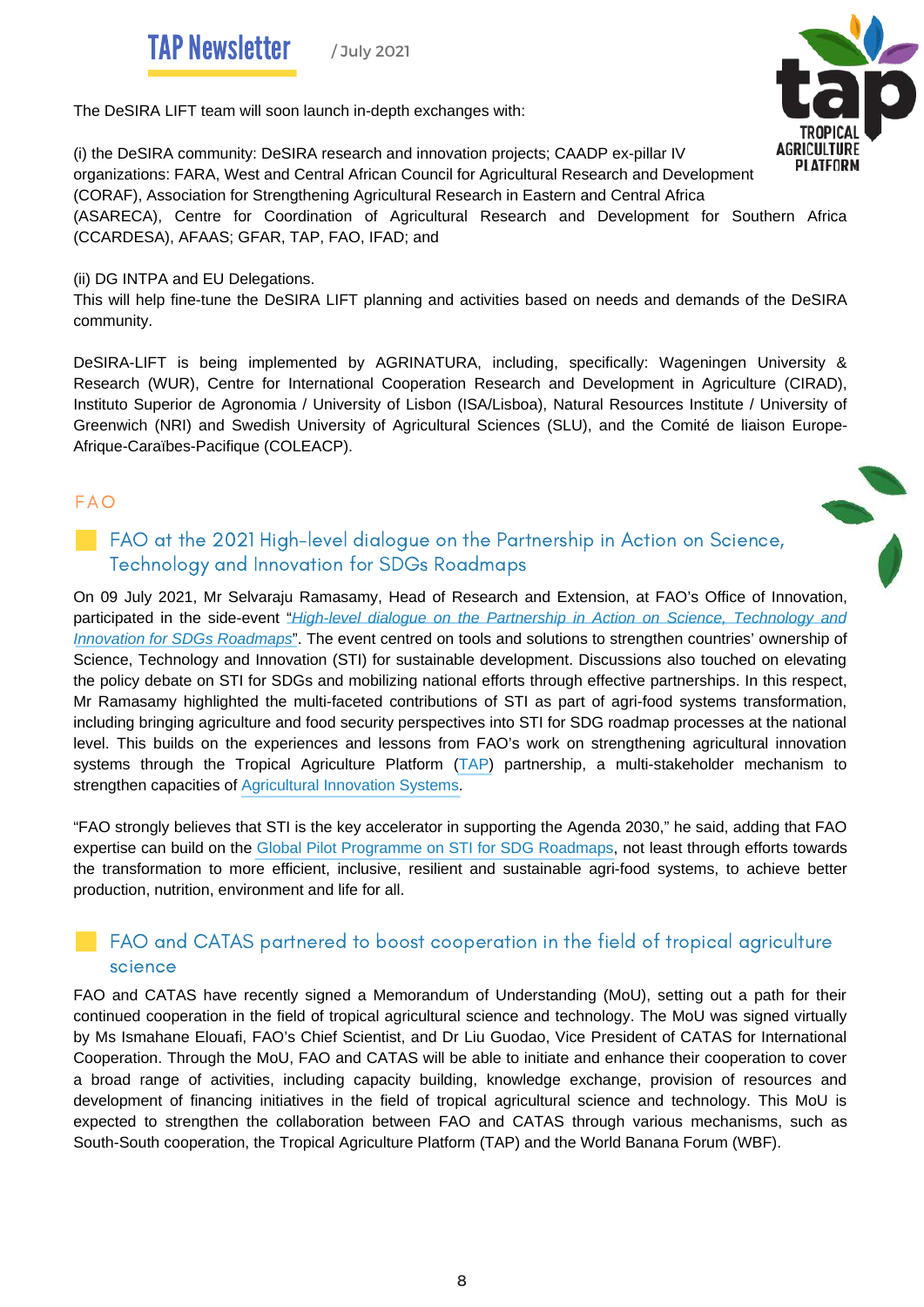

FAO and CATAS share common objectives with regard to the development of tropical agricultural science and technology, as well as alleviation of poverty and hunger. They have a long history of collaboration, including the designation of CATAS as FAO Reference Center

for Tropical Agriculture Research and Training, and CATAS being one of the partners of the Tropical Agriculture Platform (TAP) hosted by FAO to promote capacity development in agricultural innovation systems. Read more [here](http://www.fao.org/news/story/en/item/1416650/icode/).

#### Why soft skills are a core part of agricultural innovation

Read [here](http://www.fao.org/fao-stories/article/en/c/1414446/) a news story from Angola, Bangladesh and Guatemala on how the strengthening of soft skills, through the EU-funded Capacity Development for Agricultural Innovation Systems (CDAIS) project and TAP, has helped farmers in the pilot countries to innovate and improve livelihood.

#### FAO e-learning Academy releases a series of Small-scale Agricultural Mechanization Hire Services e-learning courses

The [e-learning](https://elearning.fao.org/) Academy of the Food and Agriculture Organization of the United Nations (FAO) is pleased to inform that a series of "*Small-scale Agricultural Mechanization Hire Services*" e-learning courses to support agricultural production and entrepreneurship are now available free of charge as a global public service.

The courses are the result of a joint collaboration effort involving the German Agency for International Cooperation (GIZ), that has also kindly funded this project; the International Maize and Wheat Improvement Center of the CGIAR (Cymmit) and FAO, both the Plant Production and Protection Division (NSP) and the FAO e-learning Academy of the Partnerships and United Nations Collaboration Division (PSU).

The certification is also available for these e-learning courses by using the Digital Badge system. The FAO elearning Academy is adopting the **Digital Badges Certification System** to certify the acquisition of competencies, in order to **promote talents** within organizations, to **increase employment opportunities and entrepreneurship**. Certification by FAO, is granted by passing the final scenario-based performance evaluation and is now associated to these FAO e-learning courses.

Please find below the FAO e-learning Academy Portfolio of the joint Cymmit/GIZ/FAO Agricultural Mechanization related e-learning courses:

·Small-scale agricultural mechanization hire services as a business enterprise <https://elearning.fao.org/course/view.php?id=711>

·Local area and market assessment<https://elearning.fao.org/course/view.php?id=712>

·Selection, assessment and purchase of power sources and implements <https://elearning.fao.org/course/view.php?id=714>

·Managing the hire service as a business <https://elearning.fao.org/course/view.php?id=713>

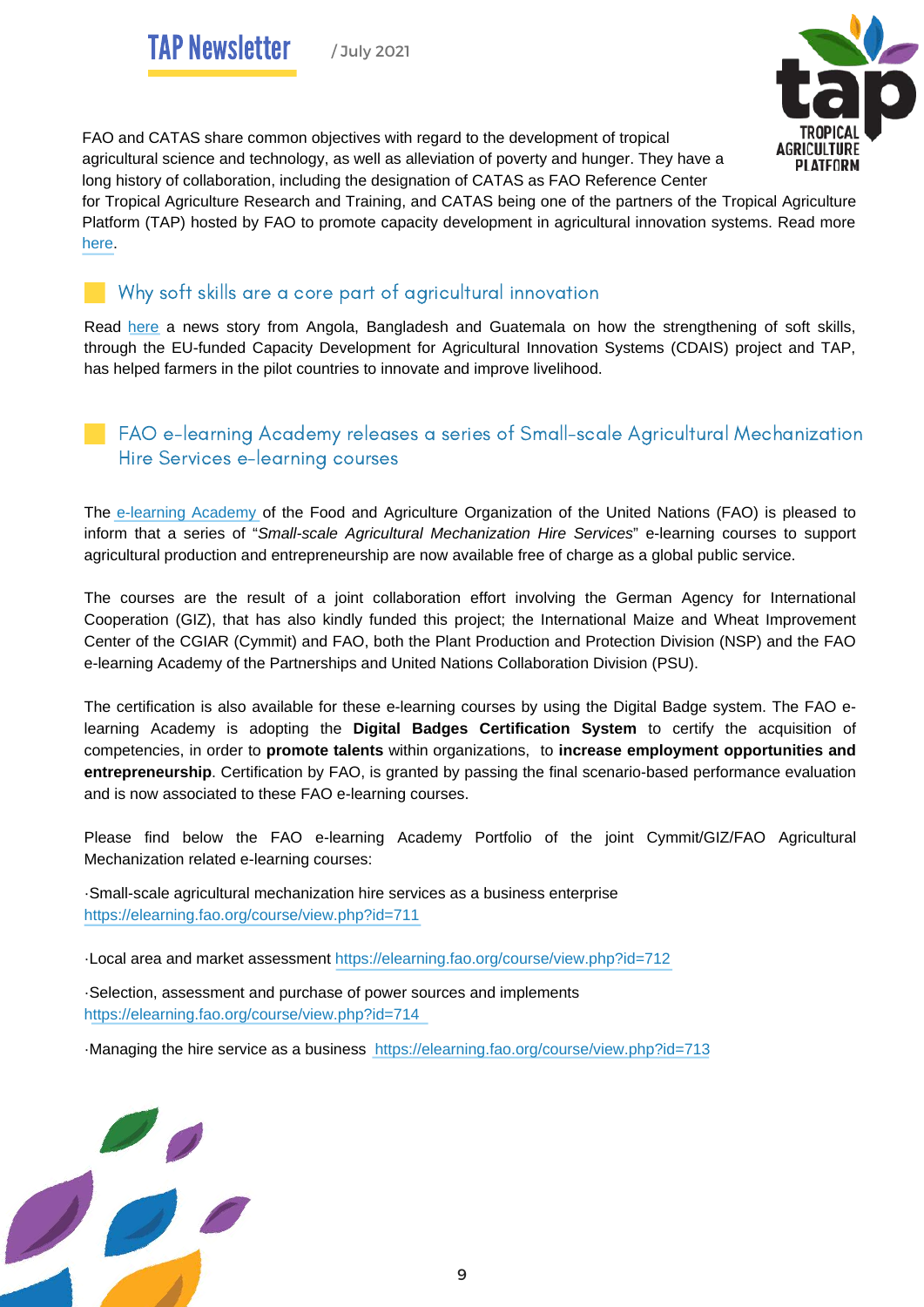#### FARA



#### FARA and AFAAS lead the development of knowledge products and learning resources for outreach, despite the pandemic

As part of the Technologies for African Agricultural Transformation (TAAT) flagship programme of the African Development Bank (AfDB), FARA, AFAAS, ASARECA, CCARDESA, CORAF have collaborated with the FARA-led Capacity Development & Technology Outreach Compact of the TAAT Programme. Their aim was to pursue the development of knowledge products and outreach materials accessible to facilitators of Agricultural Innovation Platforms in more than 30 countries in Africa. This has been possible by working in tandem with the Commodity Compacts along specific value chains, generally lead by advanced research institutions and centres of the CGIAR system. The conceptualisation of the packaging of the modular sets of outreach materials started in November 2019, as a TAAT side-event in the Biennial African Extension Week organized by AFAAS.

| <b>Rural</b><br><b>Advisory &amp;</b><br><b>Extension</b> | <b>Instructional</b><br><b>Design</b> | <b>Teaching &amp;</b><br>Learning | <b>Blooms</b><br>Taxonomy                                                        | terials               |                                                                |                                             |  |
|-----------------------------------------------------------|---------------------------------------|-----------------------------------|----------------------------------------------------------------------------------|-----------------------|----------------------------------------------------------------|---------------------------------------------|--|
| Knowledge                                                 | Cognitive<br>Psychology               | Cognitive<br>Domain               | $-46.96$<br>de abasia<br>Variation.<br><b>Monda</b> Av<br><b>Installation</b>    | essible<br>ă<br>5     | aterials within<br>Facilitation and use of<br><b>Platforms</b> | Technologies<br><b>Adoption and Scaling</b> |  |
| Attitude                                                  | Constructivist<br>Psychology          | Affective<br>Domain               | <b>Alidendo</b><br>Links.<br>Spelt in<br>h.r.<br><b>brombe</b><br>$\overline{M}$ | ridely<br>Ĕ<br>둖      | Innovation<br>utreach<br>o                                     | <b>TAAT</b><br>៵                            |  |
| Practice                                                  | Behavioural<br>Psychology             | Psychomotor<br>Domain             |                                                                                  | o3<br><b>Targeted</b> | <b>Structured</b>                                              | <b>Replicable</b><br>Easy to Use            |  |

*The approach used to combine principles of Extension, Instructional Design and Learning Domains in designing Modular Outreach materials*



*Workshop processes amongst extensionists, Researchers and Instructional Design specialists in the conceptualisation of the template for the design of the outreach materials*

With the pandemic impacting the interactions, each compact addressed the development of at least one set of outreach materials based on one proven technology. The contents preparation was motivated by creating a series of webinars on commercialisation prospects around each of the selected TAAT technologies. Thus, between June and October 2020, FARA and AFAAS co-facilitated the organization of 12 interactive webinars, focused on one technology being promoted by each of 12 Commodity or Enabler Compacts.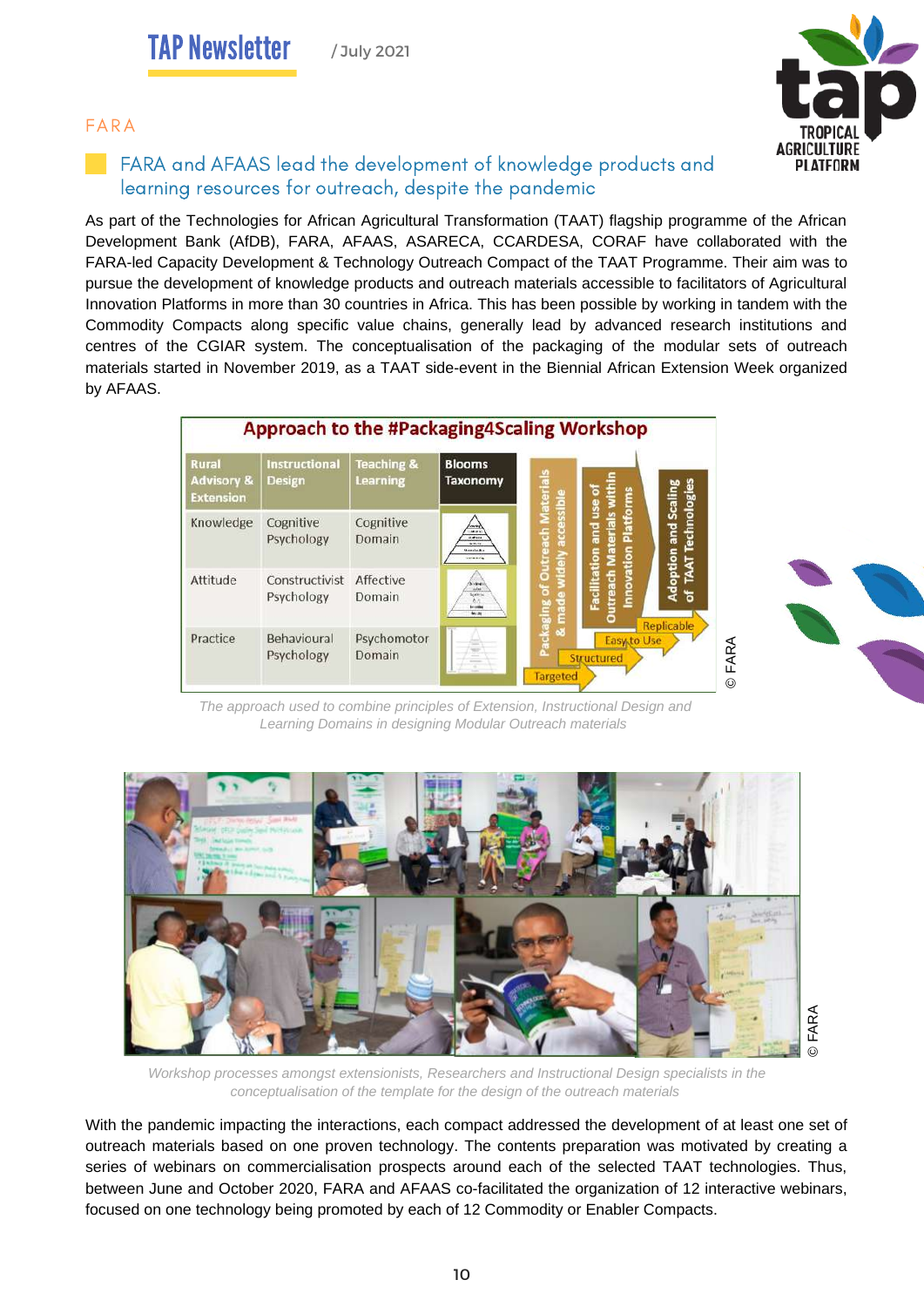

While each of the webinars recorded between 120-180 participants, the recordings were edited and published on FARA's [Youtube](https://www.youtube.com/playlist?list=PLdzeYlefNGYtRocnuYCMAtvIEUKQ1MfFH) [channel.](https://www.youtube.com/playlist?list=PLdzeYlefNGYtRocnuYCMAtvIEUKQ1MfFH) Six [Technology](https://library.faraafrica.org/technologies/) Briefs were developed based on each webinar session. The details of each presentation were packaged into 13 [Dissemination](https://library.faraafrica.org/dissemination-notes/)

[Notes](https://library.faraafrica.org/dissemination-notes/) and made available on FARA's [e-Library](https://library.faraafrica.org/). Building on the momentum of the collaboration around the development of the contents of the webinars, FARA, AFAAS and the TAAT compacts, further developed and packaged the contents into a structured, modular set of outreach materials, albeit each set being on one technology (amongst many) promoted by the TAAT programme. These activities have culminated during this quarter in the publication of Modular [Outreach](https://library.faraafrica.org/2021/06/30/modular-outreach-materials-for-capacity-development-initiatives-in-taat-compacts/) Materials on the FARA [e-Library](https://library.faraafrica.org/). As these technologies are promoted in the field, they could further be developed into separate kits for use within the [Agricultural](https://aarinena.org/) [Innovation](http://www.ipabp.org/) Platforms supported through the [TAAT](https://www.taat-africa.org/) [programme.](http://www.ipabp.org/)

#### **JIRCAS**

#### New five-year plan of JIRCAS started in April 2021

The Japan International Research Center for Agricultural Sciences [\(JIRCAS\)](https://www.jircas.go.jp/en) has started a new five-year period of the medium to long-term plan in April 2021. This fifth medium to long-term plan of JIRCAS, mandated by the Ministry of Agriculture, Forestry and Fisheries of Japan, specifies the overall goals and vision in the implementation of research activities. JIRCAS has started new research programmes and international collaboration, and capacity development, which continue to be important themes.

JIRCAS offers a Visiting Research Fellowship Programme which invites promising researchers from developing countries to conduct research under the supervision of JIRCAS researchers. While monitoring the status of Covid-19, preparations for accepting applications for 2021 has started and an announcement will be made soon.

#### WORLD VEGETABLE CENTER

#### New home garden training materials from the World Vegetable Center

Home gardens make an important contribution to food and nutrition security around the world and their significance has further increased during the COVID-19 pandemic. Research shows that strengthening people's capacity in gardening and nutrition can be an effective way to improve the quality of diets. To support projects in implementing effective home garden interventions, the World [Vegetable](https://avrdc.org/) Center has developed a new home garden toolbox tailored for use in tropical and subtropical environments.

Training materials are available for each stage of growing a home garden. Each lesson builds gardeners confidence and enthusiasm for using their home gardens to improve their household's access to healthy vegetables and fruits. All guides can be used with low literacy and illiterate populations and encourage gardeners to learn from each other as they work toward building more productive gardens.

The toolbox is free to use and can be accessed at the following link:



<https://toolbox.avrdc.org/> *A woman in her home garden in Sindhupalchok, Nepal, 2018*

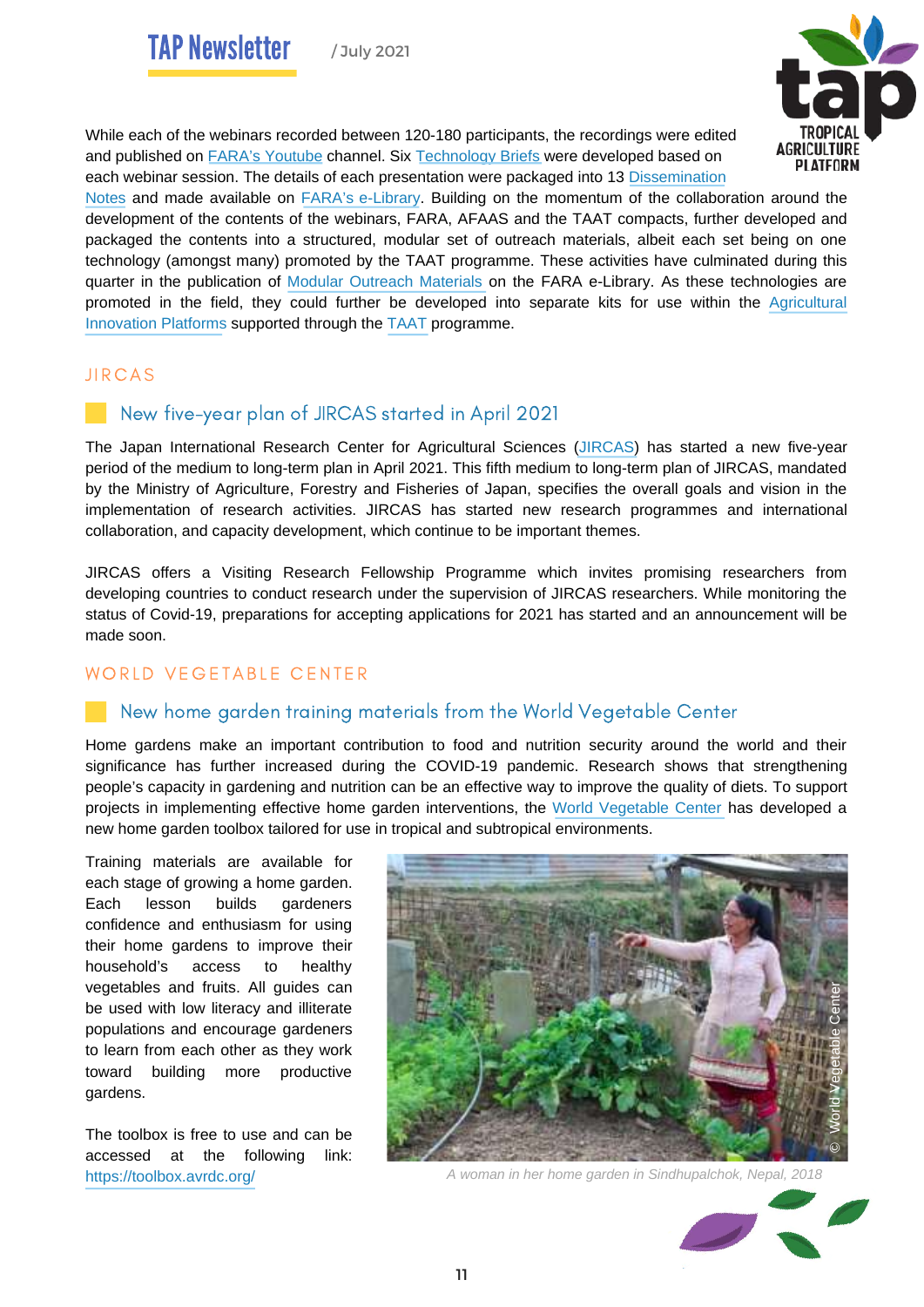

#### TAP-AIS PROJECT

#### Developing capacities in agricultural innovation in Lao PDR

Innovation is critical to the future of agriculture sector in Lao PDR, but limited functional capacities to monitor, analyse, and evaluate related economic opportunities and market conditions remain barriers to sharing the benefits of innovation nationwide. This was among the insights discussed during the workshop on the findings of the AIS Assessment, jointly organized by the Food and Agriculture Organization of the United Nations (FAO), the European Union Delegation and the National Agriculture and Forestry Research Institute (NAFRI) on 08 July 2021 in Vientiane Capital, Lao People's Democratic Republic (PDR).

The workshop was co-chaired by the Deputy Director General of NAFRI, Dr Chansamone Phongoudom, the FAO Forestry Officer on behalf of the Country Representative to Lao PDR, Ms Akiko Inoguchi and the Representative of the EU Delegation to Lao PDR, Ms Assunta Testa. The workshop was attended by almost 80 representatives (55 online) from the Ministry of Agriculture and Forestry and national stakeholders. During the workshop key findings of the assessment of the national AIS were presented and discussed. It was emphasized that Lao PDR agriculture innovation partnerships have been established in different forms but need more support from development projects and local authorities for coordination and to strengthen capacity to develop new services and products. Developing the capacities of key organizations and improving the policy environment could serve to strengthen Lao PDR agricultural innovation systems and drive the positive transformation of agri-food systems.

The AIS assessment in Lao PDR was conducted by a team of national experts from the Ministry of Agriculture and Forestry, National University of Laos, Ministry of Industry and Commerce, Ministry of Science and Technology and CSOs, with technical and methodological support from FAO's technical team. The assessment emphasizes ways in which the agriculture sector can adapt to promote innovation to improve productivity. Highlighted were two examples of Lao agricultural innovation via the Lao Farmer Network and Thong Mang Agricultural Cooperative.



*Participants of the AIS Assessment workshop in Lao PDR*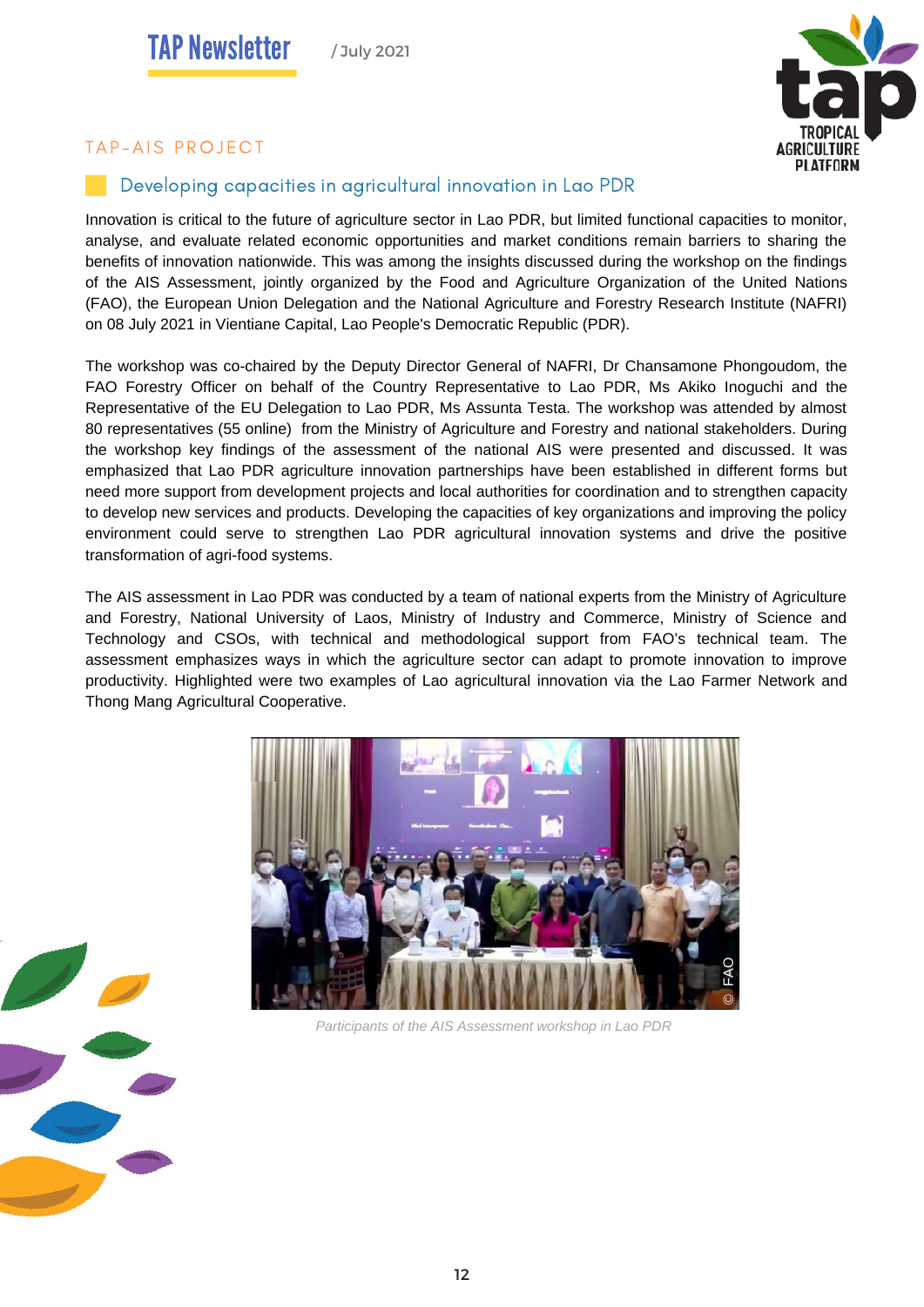# **TAP Newsletter**

/ July 2021





"TOKENISM OR DEMOCRATIC REPRESENTATION? COMMITMENTS FOR INSTITUTIONALIZING YOUTH AGENCY IN FOOD POLICY SPACES"

#### WHEN: WEDNESDAY, 28 JULY 2021, 13:30-14:20 HRS CENTRAL EUROPEAN SUMMER TIME CO-LEADING ORGANIZATIONS: YOUNG PROFESSIONALS FOR AGRICULTURAL DEVELOPMENT (YPARD) AND YOUTH ALLIANCE FOR ZERO HUNGER

 Youth organizing through networks, civil society and the private sector, youth participation in dialogue and The global food and agriculture space is finally abuzz with enthusiasm for dialogues about the role of youth. policies are essential. With this side event, youth organizations have joined forces to address the main challenges youth face when seeking to democratically and sustainability engage in food policy spaces. Youth is the next cutting edge theme, just as women (gender) has become. After all, the well-being and lasting participation of youth, like women, is essential to the sustainability and regeneration of every aspect of food systems. The 2014 FAO State of Food Security in the World asserts that "strengthening capacities for strategic planning and policies at all levels is essential to global food security."

What are the first steps in sustainably mainstreaming youth? This side event discusses the main barriers to consistent, democratic youth participation, including:

1) credibility

 $\blacktriangleright$ 

 $\mathbf{r}$ A $\boldsymbol{\alpha}$  $\Box$ 

2) tokenism

3) siloing (e.g.: as innovators, entrepreneurs, labour, the leaders of tomorrow)

4) restricted access to information

- 5) limited networks with more established professionals and leadership
- 6) capacity building and mentorship
- 7) varying definitions of youth
- 8) funding.







Youth organizations and youth branches of civil society serve as speakers, moderators, and rapporteurs for the event, the outcome of which will lay the foundation for a Guide for Institutionalizing Youth Agency in Food and Policy Spaces, to be launched parallel to the UN Food [Systems](https://www.un.org/en/food-systems-summit) Summit[.](https://www.un.org/en/food-systems-summit)

#### **PUBLICATIONS**

#### TRAINING MODULE: DESIGNING AND DELIVERING GENDER-RESPONSIVE EXTENSION AND ADVISORY SERVICES (EAS)

Published by: The Centre for Research on Innovation and Science Policy (CRISP) and the International Rice Research Institute (IRRI) – 2021

Facilitating an effective training course on designing and delivering gender-responsive Extension and Advisory Services (EAS) not only involves understanding what construes gender-responsive extension, but also deliberating on competencies that are needed to be able to do so. This training module has been envisioned to assist with reflection on gender bias and gaps in extension and on potential tools and approaches to design and deliver gender-responsive EAS. After completing this module the learners should be able to tackle gender analysis and integrate gender effectively into their programmes.

The publication is available online: [https://www.crispindia.org/wp](https://www.crispindia.org/wp-content/uploads/2021/06/Training-Module-on-Designing-and-Delivering-Gender-Responsive_ESA_15-June-21.pdf)[content/uploads/2021/06/Training-Module-on-Designing-and-Delivering-Gender-](https://www.crispindia.org/wp-content/uploads/2021/06/Training-Module-on-Designing-and-Delivering-Gender-Responsive_ESA_15-June-21.pdf)[Responsive\\_ESA\\_15-June-21.pdf](https://www.crispindia.org/wp-content/uploads/2021/06/Training-Module-on-Designing-and-Delivering-Gender-Responsive_ESA_15-June-21.pdf)